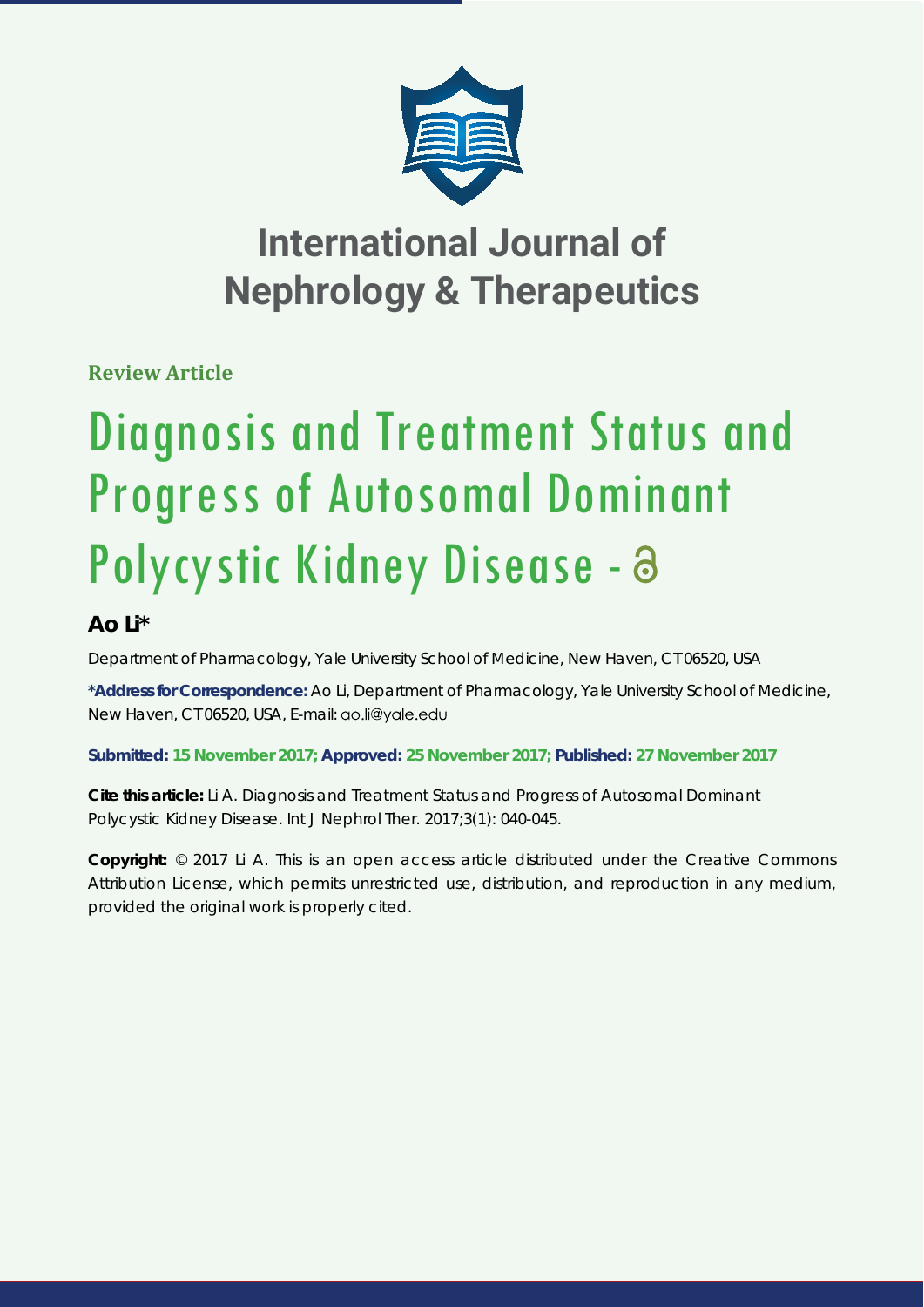### **ABSTRACT**

Autosomal Dominant Polycystic Kidney Disease (ADPKD) is the most common inherited kidney disease in the clinic. The incidence of ADPKD is approximately 1/2500 according to the report of latest European study, and almost 10% of the disease patient eventually requires Renal Replacement Therapy (RRT). Bilateral and progressive cyst formation in the kidneys, impaired renal parenchyma and End-Stage Renal Disease (ESRD) are the main clinical manifestation. Although ADPKD predominately affects the kidney, cystic phenotypes or disease lesions also can be seen in other organs and tissues, including the cystic liver, cardiovascular defects and brain aneurysm. ADPKD is a heterogenic disease which is resulted from the mutations of *PKD1* and *PKD2* genes. Although both disease causal genes have been identified and cloned for decades, lack of effective and less side-effect treatment still challenge vast clinicians. This review will center on current advances of ADPKD treatment in which several potential therapies for delaying or halting the disease progression have been discussed. These recent achievements of translational researches will bring hope to cure the disease in the clinic.

**Keywords:** ADPKD; Molecular diagnosis; Surgical options; Drug therapy

## **INTRODUCTION**

The human Polycystic Kidney Diseases (PKD) are common genetic renal disorders that follow either dominant or recessive inheritance [1,2]. ADPKD is characterized by numerous progressive, bilateral, fluid-filled cysts in the kidneys and other duct/tubulecontained organs [3,4]. ADPKD usually appears in adulthood with an incidence of 1:400-1000, and is the fourth most common single cause of end-stage renal failure worldwide [5]. Extra-renal manifestations are often prominent in individuals with ADPKD. Liver cysts occur in 83% of ADPKD patients overall, and in 94% of those older than 35 years of age [6]. 16% of patients suffer from cerebral aneurysms [7,8]. Other phenotypes include aortic root and thoracic aorta abnormalities [9], mitral valve prolapsed [10,11], and abdominal wall hernias [12,13].

ADPKD results from mutations in either *PKD1* or *PKD2*, two identified causal genes. Approximately 85% of ADPKD patients have mutations in *PKD1*. The remaining 15% of ADPKD patients have mutations in *PKD2*. ESRD in patients with *PKD1* mutations occurs 10 years earlier than patients with *PKD2* mutations [14].

*PKD1* encodes a 14-kb transcript containing 46 exons and lies in a ~53-kb genomic region on chromosome 16p13.3 [15]. The *PKD1* gene product, polycystin-1 (PC1), is a 4302-amino acid integral membrane protein, widely expressed in all tissues and organs, with a predicted molecular mass of ~462 kDa and 11 putative transmembrane domains. The N-terminal region contains an extracellular portion of  $> 3000$ amino acids, and sequentially includes leucine-rich repeats, a C-type lectin domain, an LDL-A-like domain, multiple Ig-like PKD domains, a receptor for sea urchin egg jelly (suREJ) homology domain, and a G Protein-Coupled Receptor Proteolytic Site (GPS). This N-terminal region is predicted to serve as a site of protein-protein or receptorligand interactions [2,16], and may also be considered as a ligand for other proteins through cleavage at the GSP site [17]. The cytoplasmic C-terminal region of PC1 contains a putative coiled-coil domain that interacts with the *PKD2* gene product, Polycystin-2 (PC2) [18].

*PKD2* gene spans 68 kb in genome and localized at chromosome 4q21. It also encodes a 968-amino-acids integral membrane protein, named Polycystin-2 (PC2) [19]. *PKD2* spans the membrane six times with intracellular amino- and carboxyl-termini. The carboxylterminal domain also contains a coiled-coil motif, and an EF hand domain which can bind calcium. PC2 is therefore deemed to be a nonselective cation channel that transports calcium. Because PC2 has the similar amino acids and shares structural features with Transient Receptor Potential (TRP) channels as well as voltage-activated calcium and sodium channels, it is thought to be a member of TRP family [20,21].

Previous studies reported that PC1 physically interacted with PC2 in primary cilium of the epithelial cells [22] and demonstrated that the PC1 and PC2 can form a molecular complex through the coiled-coil domain in the C-termini of both protein [18,23,24]. These results suggest that the extracellular domain of PC1 could be the receptor, whereas its intracellularly cytoplasmic domain can interact with PC2 to form TRP channel complex [25,26]. Loss of polycystins dysregulates multiple cell signaling pathways [27] and therefore lead to aberrant ionic transportation, polarity, and proliferation/apoptosis in renal epithelia, and eventually cause renal cyst formation.

#### **Clinical features of ADPKD**

The main manifestation of ADPKD is the formation of multiple renal cysts in both kidneys eventually leading to renal failure. Besides renal phenotypes, complications of ADPKD includes liver and pancreatic cysts, dilatation of the bile duct and the pancreatic duct, mitral valve prolapse of the heart [11,28], intracranial aneurysms [29], aortic and other aneurysms [30], abdominal wall hernias [12,13] and other systemic pathological changes. In ADPKD patients, significant cyst burden occurs after age 30 and as the lesion progresses, renal parenchyma decreases and more than half of patients develop endstage renal disease at the age of 60 [31]. The high risk factors that affects the progression ESRD include *PKD1* mutation [31], bigger Total Kidney Volume (TKV) [32], younger diagnosed age, early onset of hypertension [33], proteinuria and microalbuminuria [34,35]. Disease progression is much faster with *PKD1*, and end-stage renal disease usually occurs before age 56. The disease course of *PKD2* tends to be slower. End-stage renal disease might not develop in the patient's lifetime, since it typically develops when the patient is more than 70 years old [36]. Although the growth rate of renal cysts is similar between the two types, patients with *PKD1* develop about twice as many cysts as those with *PKD2*, and their cyst development starts at a younger age [31]. Previous studies have showed hypertension, the major complication, occur before the significant decline in renal function in patients with ADPKD. The average onset age is about 30 years of age [37]. There is no obvious symptoms and rarely cause liver failure in ADPKD-associated hepatic cysts [38]. The prevalence of intracranial aneurysms among ADPKD patients is about 8%. This prevalence rises to 16% if patients have family history of intracranial hemorrhage [39]. Therefore, Inspection of other disease affected organs is as important as kidney.

#### **Clinical diagnosis and screening of ADPKD**

Diagnosis of ADPKD includes family history, imaging studies and gene expression analysis. Although more than 90% of ADPKD patients have positive family history, some patients are still at risk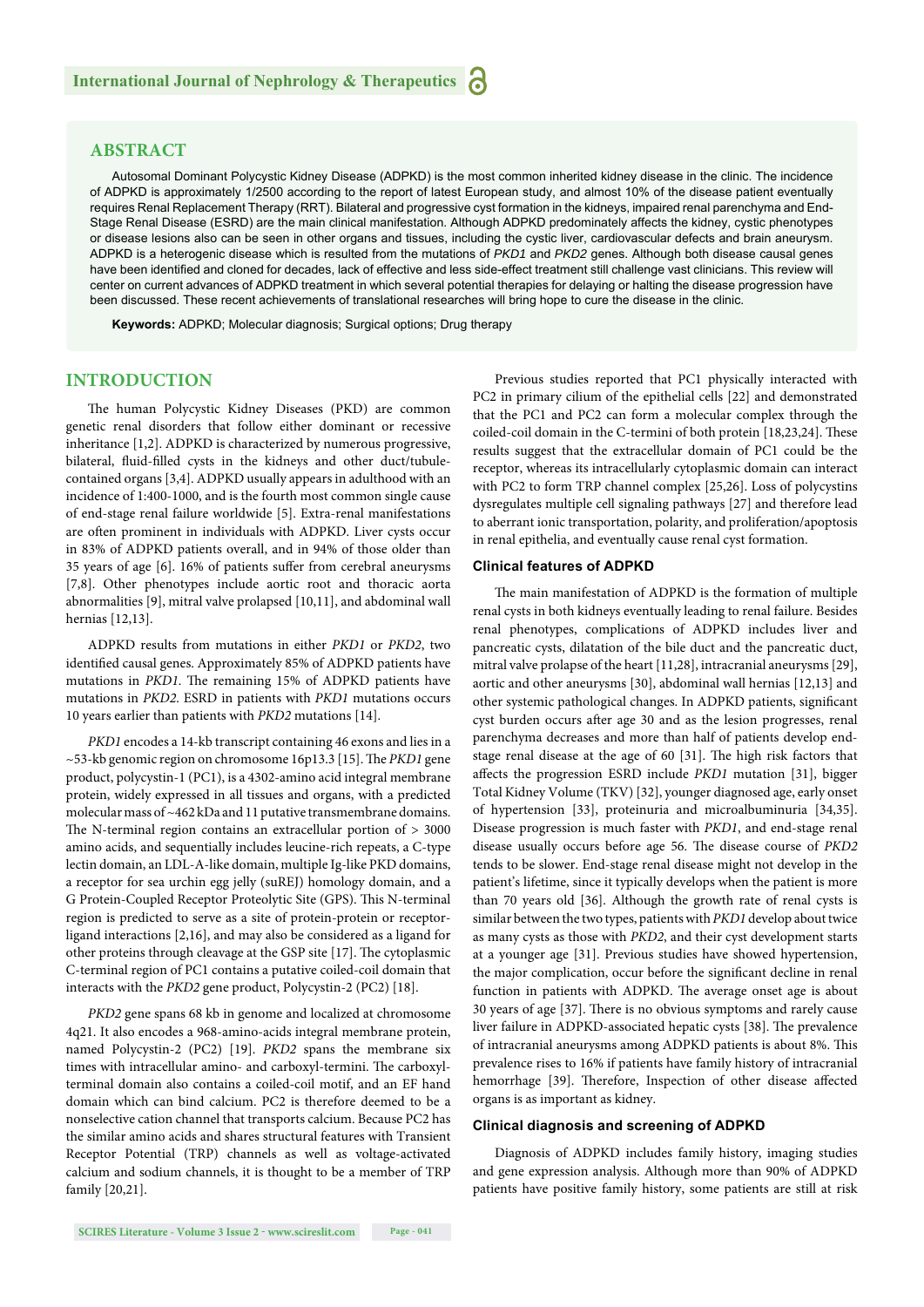#### **International Journal of Nephrology & Therapeutics** Ы

of a new mutation [40]. Hence, no family history is not sufficient to completely be exclude the diagnosis of the disease. At present, ultrasound, CT, MRI and other imaging studies are still the main method of diagnosis of PKD, of which ultrasound is the most preferred method for patients due to its safety, effectiveness, widely use, and low cost [41]. Ravine, et al. [42] firstly proposed the diagnostic criteria for ADPKD ultrasound. However, because patients with *PKD2* mutation exhibit less disease severity that patients harbor *PKD1*  mutation, false-negative results more likely appear when using this standard. Therefore, some scholars established the screening criteria for ADPKD patients with a family history but mutation is unknown [41,42].

However, compared to MRI and ultrasound, CT had an advantage on identification of kidney cancer, hydronephrosis and other disease. In addition, MRI is the best way to measure the kidney volume that can be used to monitor the progression of the disease before renal impairment occurs [32]. Moreover, the identification of diagnostic markers of ADPKD is also on going. Kawano et al demonstrated that neutrophil gelatinase-related Lipocalin (NGAL), macrophage colonystimulating factor (M-CSF) and monocyte chemoattractant protein-1 (MCP-1) may be potential diagnostic markers for ADPKD based on their study on urine of ADPKD patients and DBA/2FG-pcy mouse models. These findings will provide new method for noninvasive diagnosis and follow-up of prognosis for ADPKD.

#### **Molecular diagnosis of ADPKD**

ADPKD results from mutations in genes, *PKD1* (16p13.3) and *PKD2* (4q22) [43]. *PKD1* gene is about 50 kb in length and has 46 exons. Its transcript contains an open reading frame of up to 12909 bp. However, there are six *PKD1* pseudogenes at the same position on chromosome 16 where *PKD1* is located, which is highly consistent with the sequence from 5'UTR to exon 33. Due to this high similarity, the detection of *PKD1* mutations is much more difficult. *PKD2* gene is relatively simple. It contains 68 kb in size, with 15 exons and 2904 bp open reading frame of its transcripts. Genetic linkage analysis in European ADPKD pedigrees indicated that mutations in *PKD2* account for about 15% of ADPKD [40], while a Canadian study showed a slightly higher *PKD2* mutation ratio of 26% [36]. According to the latest ADPKD mutation database (PKDB), a total of 2323 *PKD1* mutations were identified in 2,080 families, while a total of 278 *PKD2* mutations were found in 463 families [44]. A regional study of China showed that 42 out of 44 familial patients were *PKD1* mutations (95%), whereas only 2 familial patients were *PKD2* mutation (5%) [45]. In these ADPKD mutations, most of mutation were truncated mutation (70%), non-truncated mutations such as missense mutation accounted for 25%, and some individuals had in-frame deletions or atypical splicing mutations [40].

In the past, due to the high cost of genetic testing and the difficulty in detecting *PKD1* mutations in the presence of multiple *PKD1* pseudogenes, molecular detection of genes was not routinely used as a diagnostic method for ADPKD. However, with the progress of science and technology and the updating of equipment, genetic testing has become very common in clinic [46]. Because genotypes are closely associated with the age at which end-stage renal disease occurs, genetic testing is of great value in prognostic evaluation [47]. Therefore, it is now considered that the molecular diagnosis obtained from genetic testing will have an irreplaceable effect on the prognosis and the characteristics of the disease in ADPKD patients. Clinically genetic testing must be applied to the following populations: Kidney transplant donors with a normal phenotype from the polycystic kidney family [48], neonates with very early onset of disease [49], and atypical patients, especially those ADPKD patients with no family history. In recent years, with the advent of third-generation sequencing technology, overcoming the difficulty of detecting complex genes such as pseudogenes, the high efficiency and low cost of genetic testing will make this detection a routine method for the diagnosis of ADPKD in the future.

# **NON-DRUG THERAPY OF ADPKD**

#### **Palliative treatment**

Renal cyst decortication has the exact effect of treating ADPKD-induced pain [50] and laparoscopic surgery is the current recommendation. When accompanied by infection in cyst infection, decortication and focal lesions removal also exhibit good effect. Retroperitoneal laparoscopic renal cyst decortication take more advantages to avoid the occurrence of abdominal infection [51]. One group found that treatment of ADPKD by renal cyst decortication with pedicled omental packing not only significantly relieve pain, but also play a role in absorption of cystic fluid and reducing the size of the kidney as well as preventing infection [52]. However, these renal cyst decortications do not actually improve renal function in patients with ADPKD, and surgery may increase the risk of postoperative renal impairment, even when the patient with poor renal function. Therefore, surgical indications of these renal cyst decortications as palliative treatment should be carefully handled.

#### **Nephrectomy of ADPKD**

Surgical indications for ADPKD nephrectomy include pain, persistent hematuria, recurrent infections, malignant lesions, gastrointestinal symptoms and respiratory compression, as well as providing room for kidney transplantation [53,54]. Recent studies have shown that approximately 20% of patients undergoing kidney transplantation need unilateral or bilateral polycystic nephrectomy [53]. Main nephrectomy of ADPKD is laparoscopic surgery and open surgery. Laparoscopic surgery has advantages such as shorter length of hospital stay, reduced mortality, and faster recovery than open surgery. However, it should be noted that laparoscopic kidney volume was significantly smaller than the open group [55]. Laparoscopic surgery is a preferred option when technical conditions are appropriate and the subject is well chosen [56].

#### **Kidney transplantation of ADPKD**

Prior to the advent of drugs that would safely and effectively prevent the progression of the disease, the end result of ADPKD was end-stage renal disease requiring Renal Replacement Therapy (RRT). Kidney transplantation is the best RRT method for patients with ADPKD [57,58]. Transplantation of living kidney sources is associated with a better prognosis after surgery [59]. Preoperative assessment of renal transplant recipients in ADPKD focuses on whether or not to have their polycystic kidney resection, polycystic liver disease, intracranial aneurysm examination and relative donor kidney screening. Due to the limited number of donors, peritoneal dialysis and hemodialysis are also the options of RRT. Previous studies have shown that ADPKD patients undergoing peritoneal dialysis have a better prognosis than ESRD patients caused by other causes [60]. However, owning to the large size of the kidneys and liver, the lack of peritoneal exchange and numerous complications in some patients with advanced ADPKD, the usage of peritoneal dialysis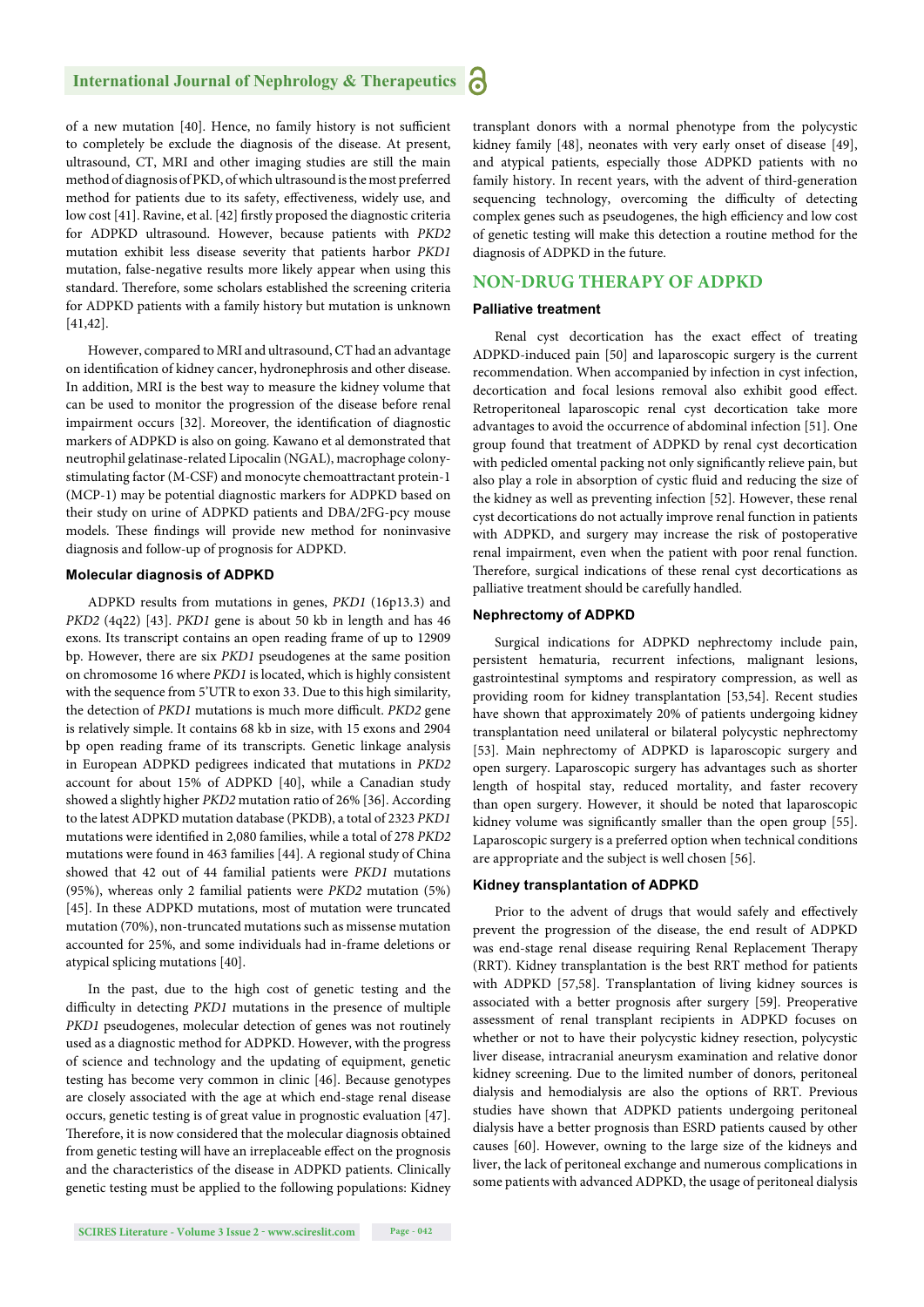#### **International Journal of Nephrology & Therapeutics** ്

is limited, making hemodialysis a more common and appropriate approach [61].

#### **CLINICAL DRUG TREATMENT OF ADPKD**

The aim of drug treatment of ADPKD is to delay cystogenesis and rescue kidney function. According to increasing understanding of pathogenesis and the large number of preclinical animal trials results [4,62-67], some drugs that have potential effects on ADPKD continue to emerge and show promise for the treatment of ADPKD. At present, main drugs that completed the Randomized Controlled Trials (RCTs) used in the clinical trials of ADPKD include vasopressin V2 receptor antagonist (tolvaptan), mTOR inhibitor (sirolimus and everolimus), somatostatin analogues (octreotide, lanreotide, pasireotide). However, some of them in clinical trials, these promising drugs including mTOR inhibitors [68,69], somatostatin analogues [70,71] and ACEI/ARB [72,73], did not prevent the decline of eGFR in the ADPKD patients. Only tolvaptan, a vasopressin V2 receptor inhibitor, currently show to both reduce the formation of renal cysts and improve renal function [74,75], but the impairment of liver function and other side effects have been challenged to be widely used in clinic  $[76,77]$ . Thus, there is still an urgent need for new drugs that can suppress cystogenesis in ADPKD patients.

#### **Perspective of ADPKD treatment**

Currently, usage of conventional surgical treatment of ADPKD patients can only be achieved for the purpose of symptomatic treatment. It cannot delay the progression of the disease to endstage renal disease. Most of ADPKD patients eventually need the implementation of alternative renal treatment. Kidney transplantation cannot be widely used in ADPKD patients due to the nature of ADPKD genetic disease, lack of donors from relatives and higher post-transplant mortality and costs. Therefore, the drug treatment for ADPKD is highly desired. With the in-depth study of the pathogenesis of ADPKD, more drugs targeting to different molecular pathways continue to emerge. However, these potential

| <b>Table 1:</b> Ultrasound screening criteria for ADPKD patients (with a family history<br>but mutation is unknown). |                                          |
|----------------------------------------------------------------------------------------------------------------------|------------------------------------------|
| Age (Years)                                                                                                          | <b>Cyst Number</b>                       |
| 15-39                                                                                                                | Unilateral or bilateral, total number ≥3 |
| 40-59                                                                                                                | Bilateral and each kidney ≥2             |
| ≥60                                                                                                                  | Bilateral and each kidney ≥4             |
| ≥40                                                                                                                  | Total number ≤2 (non-ADPKD)              |

drugs did not achieved the desired clinical effects after clinical trials. To this end, clinicians have to try to seek for new drugs and therapy with low toxicity and high efficiency for ADPKD patients.

#### **REFERENCES**

- 1. Igarashi P, Somlo S. Genetics and pathogenesis of polycystic kidney disease. J Am Soc Nephrol. 2002; 13: 2384-98. https://goo.gl/dx5uti
- 2. Wilson PD. Polycystic kidney disease. N Engl J Med. 2004; 350: 151-64. https://goo.gl/zZ5ZNp
- 3. Gallagher AR, Germino GG, and Somlo S. Molecular advances in autosomal dominant polycystic kidney disease. Adv Chronic Kidney Dis. 2010; 17: 118- 30. https://goo.gl/J9vtbD
- 4. Torres VE, and Harris PC. Autosomal dominant polycystic kidney disease: the last 3 years. Kidney Int. 2009; 76: 149-68. https://goo.gl/4K793c
- 5. Paul BM, Vanden Heuvel GB. Kidney: polycystic kidney disease. Wiley Interdiscip Rev Dev Biol. 2014; 3: 465-87. https://goo.gl/YGiYB8
- 6. Bae HJ. Clinical practice guideline for stroke in Korea. Rinsho Shinkeigaku. 2010; 50: 825. https://goo.gl/WZt38P
- 7. Ong AC. Screening for intracranial aneurysms in ADPKD. BMJ. 2009; 339: 3763. https://goo.gl/dZTUD6
- 8. Torres VE, Pirson Y, and Wiebers DO. Cerebral aneurysms. N Engl J Med. 2006; 355: 2703-4; author reply 5.
- 9. Adeola T, Adeleye O, Potts JL, Faulkner M, Oso A. Thoracic aortic dissection in a patient with autosomal dominant polycystic kidney disease. J Natl Med Assoc. 2001; 93: 282-7. https://goo.gl/1rCRpr
- 10. Lumiaho A, Ikaheimo R, Miettinen R, Niemitukia L, Laitinen T, Rantala A, et al. Mitral valve prolapse and mitral regurgitation are common in patients with polycystic kidney disease type 1. Am J Kidney Dis. 2001; 38: 1208-16. https://goo.gl/vmTM8F
- 11. Oflaz H, Alisir S, Buyukaydin B, Kocaman O, Turgut F, Namli S, et al. Biventricular diastolic dysfunction in patients with autosomal-dominant polycystic kidney disease. Kidney Int. 2005; 68: 2244-9. https://goo.gl/YkJhoy
- 12. Lucon M, Ianhez LE, Lucon AM, Chambo JL, Sabbaga E, Srougi M. Bilateral nephrectomy of huge polycystic kidneys associated with a rectus abdominis diastasis and umbilical hernia. Clinics. 2006; 61: 529-34. https://goo.gl/45Bv5s
- 13. Morris Stiff G, Coles G, Moore R, Jurewicz A, and Lord R. Abdominal wall hernia in autosomal dominant polycystic kidney disease. Br J Surg. 1997; 84: 615-7. https://goo.gl/y4PsAu
- 14. Igarashi P, Somlo S. Polycystic kidney disease. J Am Soc Nephrol. 2007; 18: 1371-3. https://goo.gl/GzBBmX
- 15. European PKD1, Consortium. The polycystic kidney disease 1 gene encodes a 14 kb transcript and lies within a duplicated region on chromosme 16. Cell. 1994; 77: 881-94. https://goo.gl/X3JZYW
- 16. Torres VE, Harris PC. Mechanisms of Disease: autosomal dominant and recessive polycystic kidney diseases. Nat Clin Pract Nephrol. 2006; 2: 40-55. https://goo.gl/cjn7SD
- 17. Qian F, Boletta A, Bhunia AK, Xu H, Liu L, Ahrabi AK, et al. Cleavage of polycystin-1 requires the receptor for egg jelly domain and is disrupted by human autosomal-dominant polycystic kidney disease 1-associated mutations. Proc Natl Acad Sci U S A. 2002; 99: 16981-6. https://goo.gl/CBwMXa
- 18. Qian F, Germino FJ, Cai Y, Zhang X, Somlo S, and Germino GG. PKD1 interacts with PKD2 through a probable coiled-coil domain. Nat Genet. 1997; 16: 179-83. https://goo.gl/Hyzm3T
- 19. Mochizuki T, Wu G, Hayashi T, Xenophontos SL, Veldhuisen B, Saris JJ, et al. PKD2, a gene for polycystic kidney disease that encodes an integral membrane protein. Science. 1996; 272: 1339-42. https://goo.gl/NJiqbU
- 20. Montell C, Birnbaumer L, Flockerzi V. The TRP channels, a remarkably functional family. Cell. 2002; 108: 595-8. https://goo.gl/w4vyy6
- 21. Qamar S, Vadivelu M, and Sandford R. TRP channels and kidney disease: lessons from polycystic kidney disease. Biochem Soc Trans. 2007; 35: 124-8. https://goo.gl/NaXsmJ
- 22. Davenport JR, Watts AJ, Roper VC, Croyle MJ, van Groen T, Wyss JM, et al. Disruption of intraflagellar transport in adult mice leads to obesity and slow-onset cystic kidney disease. Curr Biol. 2007; 17: 1586-94. https://goo.gl/dwAFSK
- 23. Hanaoka K, Qian F, Boletta A, Bhunia AK, Piontek K, Tsiokas L, Sukhatme VP, Guggino WB, and Germino GG. Co-assembly of polycystin-1 and -2 produces unique cation-permeable currents. Nature. 2000; 408: 990-4.
- 24. Nauli SM, Alenghat FJ, Luo Y, Williams E, Vassilev P, Li X, et al. Polycystins 1 and 2 mediate mechanosensation in the primary cilium of kidney cells. Nat Genet. 2003; 33: 129-37. https://goo.gl/R1oSuo
- 25. Celic A, Petri ET, Demeler B, Ehrlich BE, Boggon TJ. Domain mapping of the polycystin-2 C-terminal tail using de novo molecular modeling and biophysical analysis. J Biol Chem. 2008; 283: 28305-12. https://goo.gl/zHwNrK
- 26. Yu Y, Ulbrich MH, Li MH, Buraei Z, Chen XZ, Ong AC, et al. Structural and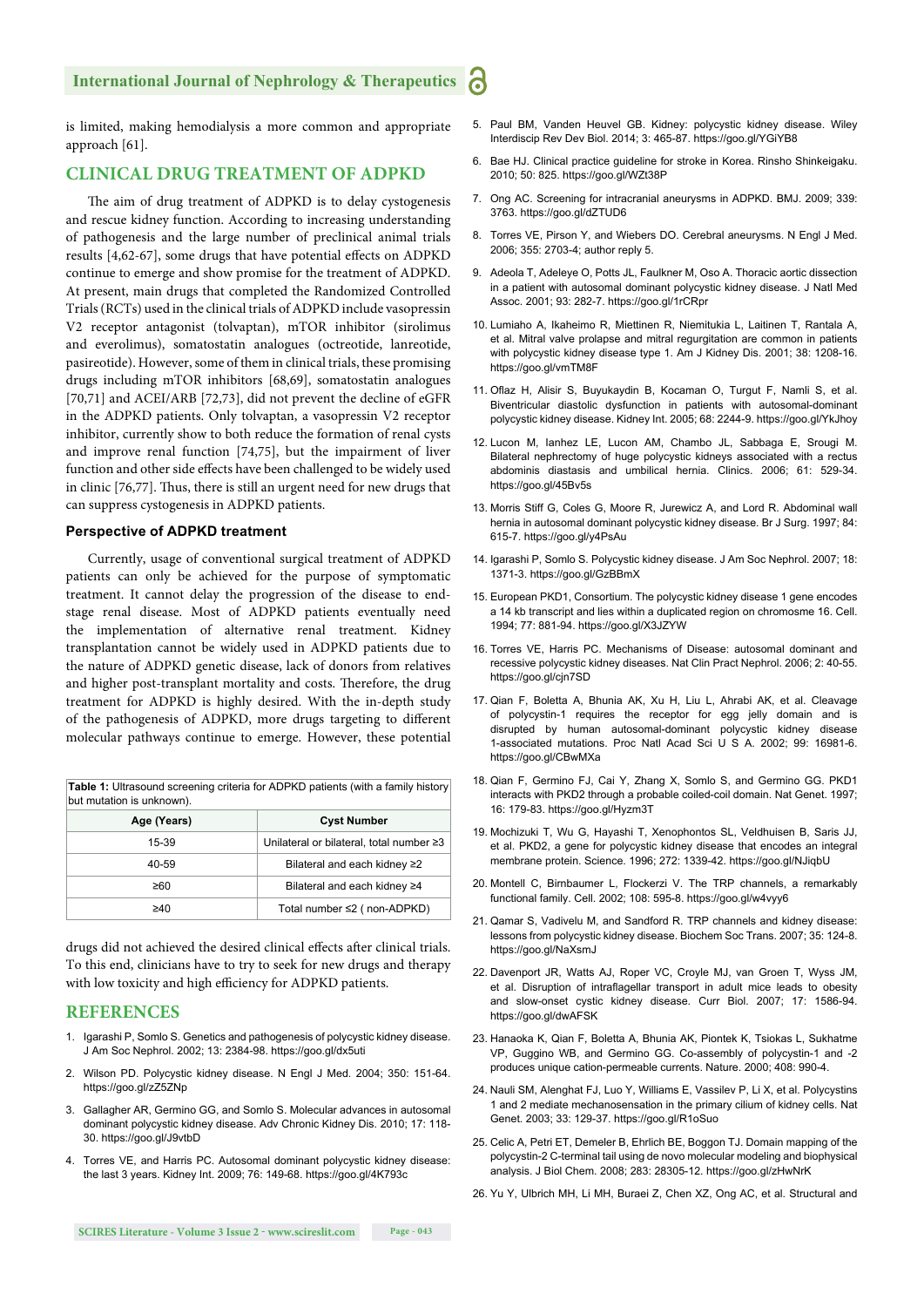#### **International Journal of Nephrology & Therapeutics** ്

molecular basis of the assembly of the TRPP2/PKD1 complex. Proc Natl Acad Sci U S A. 2009; 106: 11558-63. https://goo.gl/yoeQvV

- 27. Chapin HC, Caplan MJ. The cell biology of polycystic kidney disease. J Cell Biol. 2010; 191: 701-10. https://goo.gl/9dGw9e
- 28. Ecder T, Schrier RW. Cardiovascular abnormalities in autosomaldominant polycystic kidney disease. Nat Rev Nephrol. 2009; 5: 221-8. https://goo.gl/y33Fnf
- 29. Rozenfeld MN, Ansari SA, Mohan P, Shaibani A, Russell EJ, Hurley MC. Autosomal Dominant Polycystic Kidney Disease and Intracranial Aneurysms: Is There an Increased Risk of Treatment? AJNR Am J Neuroradiol. 2016; 37: 290-3. https://goo.gl/17dZz3
- 30. Neves JB, Rodrigues FB, Lopes JA. Autosomal dominant polycystic kidney disease and coronary artery dissection or aneurysm: a systematic review. Ren Fail. 2016; 38: 493-502. https://goo.gl/4tXHkK
- 31. Harris PC, Bae KT, Rossetti S, Torres VE, Grantham JJ, Chapman AB, et al. Cyst number but not the rate of cystic growth is associated with the mutated gene in autosomal dominant polycystic kidney disease. J Am Soc Nephrol. 2006; 17: 3013-9. https://goo.gl/Fn9vPC
- 32. Grantham JJ, Torres VE, Chapman AB, Guay-Woodford LM, Bae KT, King BF, Jr., et al. Volume progression in polycystic kidney disease. N Engl J Med. 2006; 354: 2122-30. https://goo.gl/vn2ofH
- 33. Chapman AB, Stepniakowski K, Rahbari-Oskoui F. Hypertension in autosomal dominant polycystic kidney disease. Adv Chronic Kidney Dis. 2010; 17: 153-63. https://goo.gl/sc8kWH
- 34. Chapman AB, Johnson AM, Gabow PA, Schrier RW. Overt proteinuria and microalbuminuria in autosomal dominant polycystic kidney disease. J Am Soc Nephrol. 1994; 5: 1349-54. https://goo.gl/1FUaYX
- 35. Johnson AM, and Gabow PA. Identification of patients with autosomal dominant polycystic kidney disease at highest risk for end-stage renal disease. J Am Soc Nephrol. 1997; 8: 1560-7. https://goo.gl/yM19Ve
- 36. Barua M, Cil O, Paterson AD, Wang K, He N, Dicks E, et al. Family history of renal disease severity predicts the mutated gene in ADPKD. J Am Soc Nephrol. 2009; 20: 1833-8. https://goo.gl/neGmSc
- 37. Ecder T, Schrier RW. Hypertension in autosomal-dominant polycystic kidney disease: early occurrence and unique aspects. J Am Soc Nephrol. 2001; 12: 194-200. https://goo.gl/ABim5u
- 38. Torres VE. Treatment of polycystic liver disease: one size does not fit all. Am J Kidney Dis. 2007;49: 725-8. https://goo.gl/tXqKvg
- 39. Pirson Y, Chauveau D, Torres V. Management of cerebral aneurysms in autosomal dominant polycystic kidney disease. J Am Soc Nephrol. 2002; 13: 269-76. https://goo.gl/nz8m9c
- 40. Rossetti S, Consugar MB, Chapman AB, Torres VE, Guay-Woodford LM, Grantham JJ, et al. Comprehensive molecular diagnostics in autosomal dominant polycystic kidney disease. J Am Soc Nephrol. 2007; 18: 2143-60. https://goo.gl/j5HNiX
- 41. Pei Y, Obaji J, Dupuis A, Paterson AD, Magistroni R, Dicks E, et al. Unified criteria for ultrasonographic diagnosis of ADPKD. J Am Soc Nephrol. 2009; 20: 205-12. https://goo.gl/kt5fev
- 42. Ravine D, Gibson RN, Walker RG, Sheffield LJ, Kincaid Smith P, Danks DM. Evaluation of ultrasonographic diagnostic criteria for autosomal dominant polycystic kidney disease 1. Lancet. 1994; 343: 824-7. https://goo.gl/VzsNPx
- 43. Kim DY, Park JH. Genetic Mechanisms of ADPKD. Adv Exp Med Biol. 2016; 933: 13-22. https://goo.gl/vTxyhV
- 44. ADPKD. Autosomal Dominant Polycystic Kidney Disease: Mutation Database. PKD Foundation Web site. http://pkdbmayoedu 2016.
- 45. Liu B, Chen SC, Yang YM, Yan K, Qian YQ, Zhang JY, et al. Identification of novel PKD1 and PKD2 mutations in a Chinese population with autosomal dominant polycystic kidney disease. Sci Rep. 2015; 5: 17468-79. https://goo.gl/KTXW2e
- 46. Rossetti S, Hopp K, Sikkink RA, Sundsbak JL, Lee YK, Kubly V, et al. Identification of gene mutations in autosomal dominant polycystic kidney disease through targeted resequencing. J Am Soc Nephrol. 2012; 23: 915- 33. https://goo.gl/Uc1ePJ
- 47. Cornec Le Gall E, Audrezet MP, Chen JM, Hourmant M, Morin MP, Perrichot R, et al. Type of PKD1 mutation influences renal outcome in ADPKD. J Am Soc Nephrol. 2013; 24: 1006-13. https://goo.gl/rXmrHo
- 48. Simms RJ, Travis DL, Durkie M, Wilson G, Dalton A, and Ong AC. Genetic testing in the assessment of living related kidney donors at risk of autosomal dominant polycystic kidney disease. Transplantation. 2015; 99: 1023-9. https://goo.gl/ris3RA
- 49. Zerres K, Rudnik-Schoneborn S, Deget F. Childhood onset autosomal dominant polycystic kidney disease in sibs: clinical picture and recurrence risk. German Working Group on Paediatric Nephrology (Arbeitsgemeinschaft fur Padiatrische Nephrologie. J Med Genet. 1993; 30: 583-8. https://goo.gl/iaZX26
- 50. Millar M, Tanagho YS, Haseebuddin M, Clayman RV, Bhayani SB, Figenshau RS. Surgical cyst decortication in autosomal dominant polycystic kidney disease. J Endourol. 2013; 27: 528-34. https://goo.gl/8tLmkb
- 51. Hemal AK, Gupta NP, Rajeev TP, Aron M, Bhowmik D, Jain R. Retroperitoneoscopic management of infected cysts in adult polycystic kidney disease. Urol Int. 1999; 62: 40-3. https://goo.gl/MYWSk8
- 52. Liang CC, Wang KX, Kong XC, Yu DX, Xing JD, Ye YP, Jiang S, and Shi HQ. Depression and pedicled omental packing for the treatment of adult polycystic kidney. Chin J Urol. 2001; 22: 610-12.
- 53. Kirkman MA, van Dellen D, Mehra S, Campbell BA, Tavakoli A, Pararajasingam R, et al. Native nephrectomy for autosomal dominant polycystic kidney disease: before or after kidney transplantation? BJU Int. 2011; 108: 590-4. https://goo.gl/kaa6YJ
- 54. Krol R, Ziaja J, Cierniak T, Pawlicki J, Chudek J, Wiecek A, et al. Simultaneous transabdominal bilateral nephrectomy in potential kidney transplant recipients. Transplant Proc. 2006; 38: 28-30. https://goo.gl/MLSgKX
- 55. Seshadri PA, Poulin EC, Pace D, Schlachta CM, Cadeddu MO, Mamazza J. Transperitoneal laparoscopic nephrectomy for giant polycystic kidneys: a case control study. Urology. 2001; 58: 23-7. https://goo.gl/qZq3GH
- 56. Guo P, Xu W, Li H, Ren T, Ni S, Ren M. Laparoscopic Nephrectomy versus Open Nephrectomy for Patients with Autosomal Dominant Polycystic Kidney Disease: A Systematic Review and Meta-Analysis. PLoS One. 2015; 10: 0129317. https://goo.gl/JkCywi
- 57. Mosconi G, Persici E, Cuna V, Pedone M, Tonioli M, Conte D, et al. Renal transplant in patients with polycystic disease: the Italian experience. Transplant Proc. 2013; 45: 2635-40. https://goo.gl/Ghp9Tx
- 58. Martinez V, Comas J, Arcos E, Diaz JM, Muray S, Cabezuelo J, et al. Renal replacement therapy in ADPKD patients: a 25-year survey based on the Catalan registry. BMC Nephrol. 2013; 14: 186. https://goo.gl/Xsmxu7
- 59. Meier Kriesche HU, Port FK, Ojo AO, Rudich SM, Hanson JA, Cibrik DM, et al. Effect of waiting time on renal transplant outcome. Kidney Int. 2000; 58: 1311-7. https://goo.gl/u4BSYc
- 60. Alam A, Perrone RD. Management of ESRD in patients with autosomal dominant polycystic kidney disease. Adv Chronic Kidney Dis. 2010; 17: 164- 72. https://goo.gl/MjQGCi
- 61. Norby SM, and Torres VE. Complications of autosomal dominant polycystic kidney disease in hemodialysis patients. Semin Dial. 2000; 13: 30-35. https://goo.gl/LVBDQS
- 62. Shillingford JM, Piontek KB, Germino GG, and Weimbs T. Rapamycin Ameliorates PKD Resulting from Conditional Inactivation of Pkd1. J Am Soc Nephrol. 2010; 21: 489-497. https://goo.gl/hHteFN
- 63. Zafar I, Ravichandran K, Belibi FA, Doctor RB, Edelstein CL. Sirolimus attenuates disease progression in an orthologous mouse model of human autosomal dominant polycystic kidney disease. Kidney Int. 2010; 78: 754- 761. https://goo.gl/kLJrFh
- 64. Shillingford JM, Leamon CP, Vlahov IR, Weimbs T. Folate-conjugated rapamycin slows progression of polycystic kidney disease. J Am Soc Nephrol. 2012; 23: 1674-1681. https://goo.gl/mgNfQp
- 65. Braun WE, Schold JD, Stephany BR, Spirko RA, and Herts BR. Low-dose rapamycin (sirolimus) effects in autosomal dominant polycystic kidney disease: an open-label randomized controlled pilot study. Clin J Am Soc Nephrol. 2014; 9: 881-888. https://goo.gl/H2Lz7T
- 66. Aguiari G, Catizone L, and Del Senno L. Multidrug therapy for polycystic